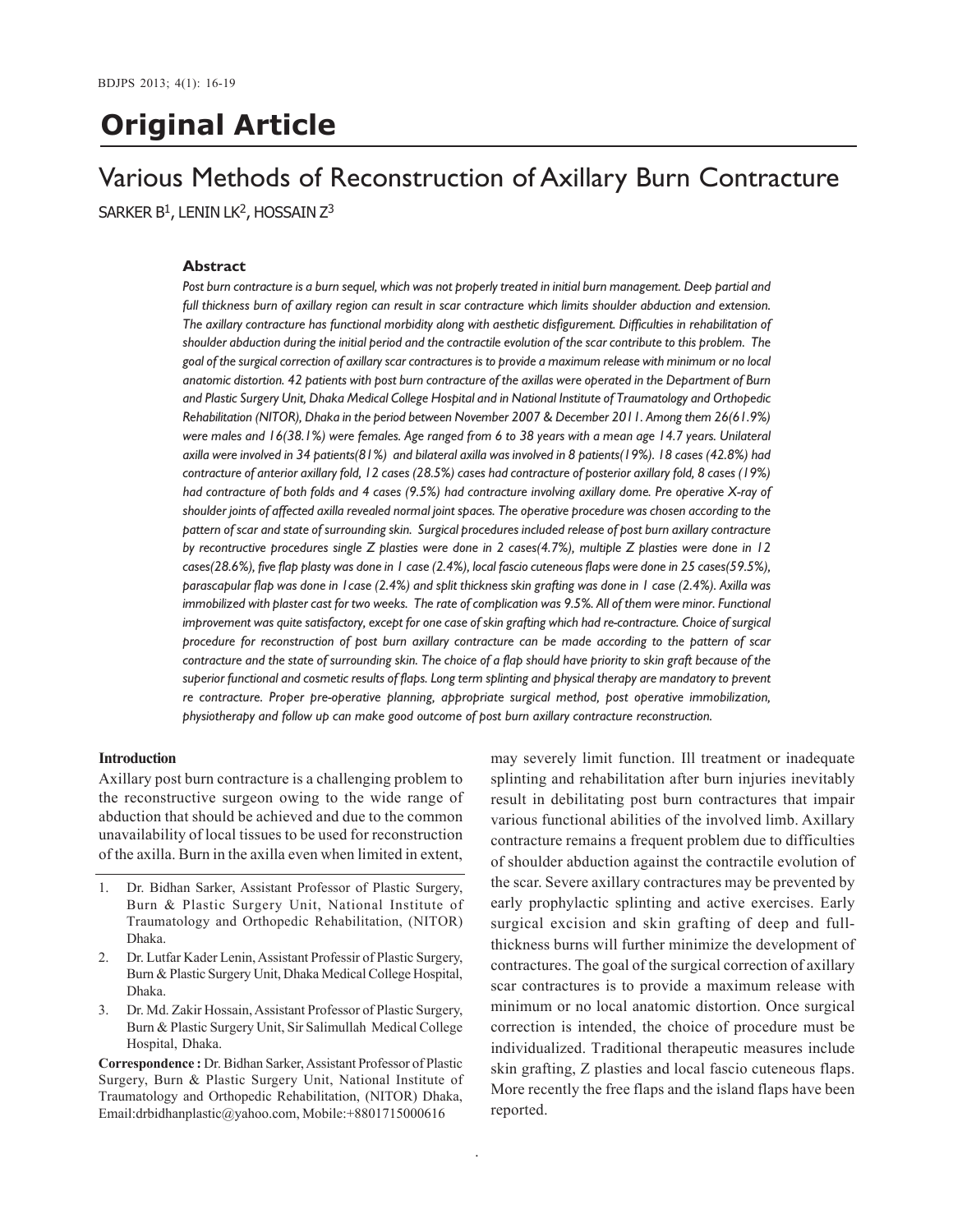Various Methods of Reconstruction of Axillary Burn Contracture Sarker B et al. Sarker B et al.

Axillary contractures were classified by Kurtzman and Stern on an anatomical basis<sup>12</sup>. Proper treatment of axillary contractures can be planned in the light of this classification.

Classification of axillary contractures (Kurtzman and Stern, 1990).

- Type IA : Injuries involving the anterior axillary fold
- Type IB : Injuries involving posterior axillary fold
- Type II : Injuries involving both anterior and posterior axillary folds
- Type III : Injuries involving both axillary folds and axillary dome.

## **Patients and Methods**

The study was conducted in the Department of Burns and Plastic Surgery Unit, Dhaka Medical College Hospital and in National Institute of Traumatology and Orthopedic Rehabilitation (NITOR), Dhaka in the period between November 2007 & December 2011. Forty two patients with post burn deformities of the axilla were operated. The age of the patient and the onset of the condition were recorded. Clinical history was taken with special concern on the cause of the burn and the initial management in the acute phase. General examination was done to exclude any medical problem or deformity. All the cases were examined locally for 1) Degree of contracture (=degree of limitation of abduction) whether mild  $(>90)$ , moderate  $(30-90)$  or severe  $( $30$ ). 2) Site$ of contracture, whether anterior or posterior axillary folds or both involved. 3) State of the surrounding skin of the adjacent chest, shoulder and arm. Data sheets were maintained where patient's age, sex, involved axilla, degree of contracture, types of burn, methods of surgery, result and complication were recorded.

## **Pre operative X-ray**

of shoulder joint of affected axilla was taken to see the joint stiffness. Photograph of contracture of affected side was taken preoperatively, preoperatively, on discharge and on follow up. The choice of the operative procedure was determined according to the degree and site of contracture as well as the state of the surrounding skin as follows:

- a) Linear contractures involving either the anterior or posterior folds causing mild to moderate degree of contracture with a good state of surrounding skin: Single or Multiple Z plasty.
- b) Moderate localized contracture band of the anterior or posterior axillary fold with healthy surrounding skin: Local flaps.
- c) Diffuse scarring of the armpit (contracture of one or both axillary folds with scarred surrounding skin) of

any degree: Release and fasciocutaneous flap at armpit and Skin graft on arm or chest wall. The choice was determined according to the state of the surrounding skin for the availability of fasciocutaneous flaps.

All the cases were elective and done under general anaesthesia. Reconstructive procedures were:

- 1- *Single Z plasty:* Z plasty was the procedure of choice for linear scar contractures of the anterior or posterior axillary folds where the surrounding skin was healthy.
- 2- *Multiple Z plasty*: Multiple Z plasties were employed for long linear scars. If one of the defects could not be closed after release, a split thickness skin graft was added to that site.
- 3- *Five flap plasty:* Five flap plasty was done in linear scars with a short web where wide release needed.
- 4- *Localfacio cuteneous flap:* Local fascio cuteneous flaps from arm, anterior chest or back were chosen for cases of localized moderate bands of contractures of anterior or posterior axillary folds or both folds, provided that the donor site is not scarred. Advancement or transposition flaps from the normal uninvolved skin adjacent to the scar were used. The specific design of the flap was dependent upon the distribution and extent of the scar. The donor sites were either in the arm, anterior chest wall or back. Transposition fasciocuteneous flaps were placed over the axillary domes. The donor sites of the flaps were covered by split thickness skin graft.
- 5- *Skin grafting:* Split thickness skin grafting was done after release of contractures of the axilla involving one or both axillary folds. This was done if the surrounding skin is scarred and not available for any local or fasciocutaneous flaps that could cover the resulting defect or if the defect was bigger than any available flap as in severe axillary contractures. Skin grafts were taken from the thigh. Tie-over dressing was placed over the graft to secure it in place. Splinting was done in maximum abduction position.
- 6- *Parascapular flap:* This was the flap of choice to cover the defect after release of the axilla if the width of the defect is less than 8cm provided that the parascapular area is not scarred. The operation is performed in the lateral position. The scar was first released. The width of the defect was estimated, a parascapular flap, based on the parascapular artery, was elevated with dimensions that can cover the resultant defect. The flap was secured in the axilla. The donor site was closed by a split thickness skin graft as the flap wide was more than 8 cm.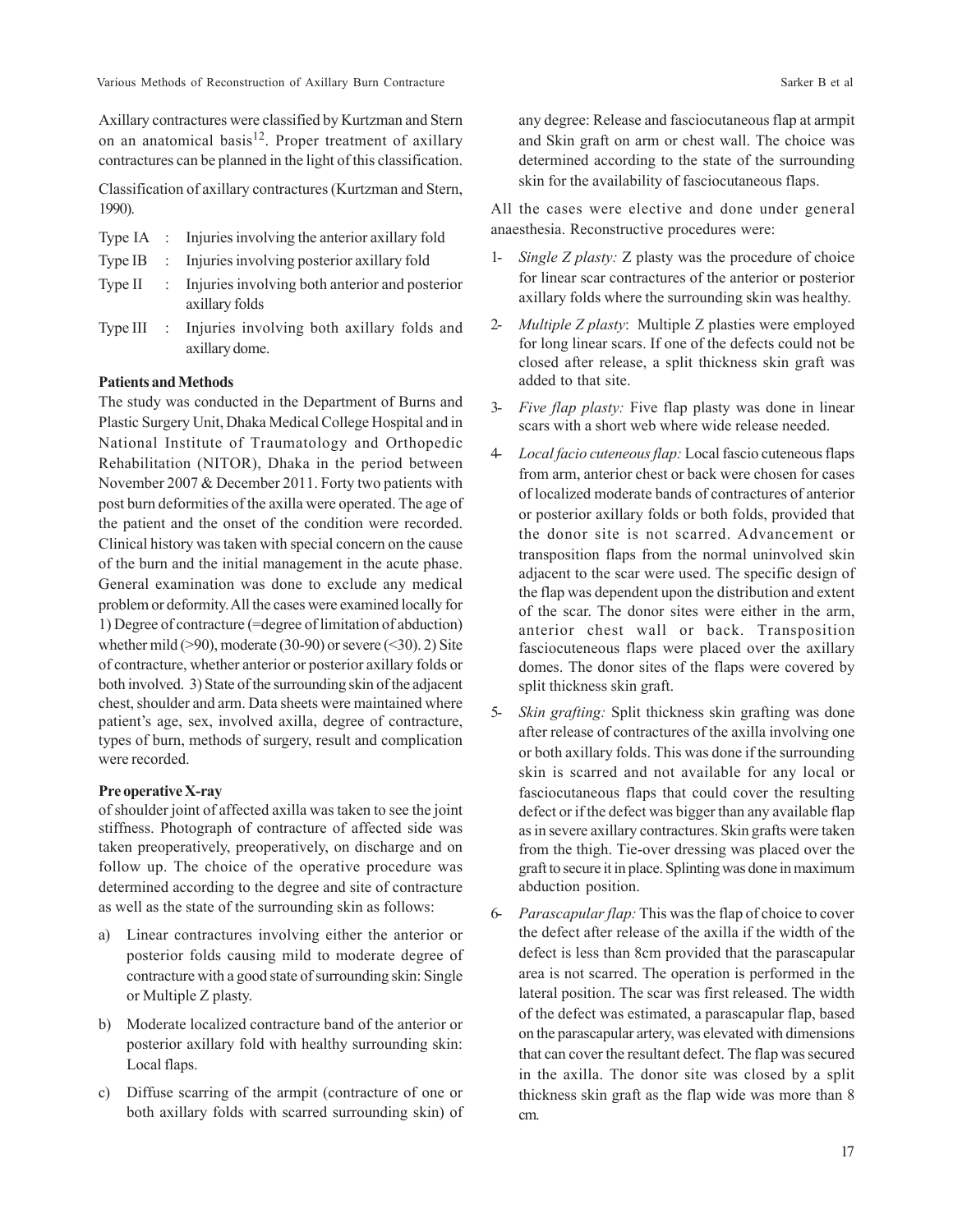Per and postoperative broad spectrum antibiotics were given for all cases for two weeks (intravenous for 5 days). Plaster cast kept for two weeks. Patients were discharged from hospital after two weeks of surgery. Long term splinting and physical therapy were the rule in all the cases. Follow up visits were done after 1 month, 3months and 6 months from surgery.

## **Results**

Out of the forty two cases studied, 26(61.9%) were males and 16(38.1%) were females. Patients' age ranged between 6 and 38 years with a mean age 14.7 years. Right axilla was involved in 18 cases (42.8 %) and the left was involved in 24 cases (57.1%). Bilateral axilla were involved in 8 cases(19%) and unilateral axilla were involved in 34 cases (81%). The causes of burn were mostly direct flame burn (28 cases=66.7%), and less commonly due to scald burn (14 cases = 33.3 %). All the cases gave history of ill treated or minimal physiotherapy or no splinting for axilla. 18 cases (42.8%) had contracture of anterior axillary folds, 12 cases (28.5%) cases had contracture of posterior axillary folds, 8 cases (19%) had contracture of both folds and 4 cases (9.5%) had contracture involving axillary domes. Mean time from initial burn to release was 3 years (range 1 to 8 years). Reconstructive procedures single Z plasties were done in 2 cases(4.7%), multiple Z plasties were done in 12 cases(28.6%), five flap plasty was done in 1 case (2.4%), local fascio cuteneous flaps were done in 25 cases(59.5%), parascapular flap was done in 1 case (2.4%) and split thickness skin grafting was done in 1 case (2.4%). The degree of contracture ranged between mild and severe. The degree of abduction ranged between 20º and 90º with a mean of 60º The percentage of improvement in abduction in the studied cases ranged from 110 degree to 160 degree with a mean percentage of change in abduction of 140 degree. The degree did not change over the next 6 months of postoperative follow up except in one case from the group who had release and skin grafting i.e. one case of re-contracture.

## **Discussion**

Burn around the axillary region frequently leads to axillary scar contracture, one of the most difficult problems to prevent in burn patient. Axillary post burn contractures remain a frequent problem after thermal burns involving the trunk and upper arm. Difficulties in rehabilitation of shoulder abduction during the initial period and the contractile evolution of the scar contribute to this problem. Intensive exercise program under physical therapist supervision give the patient the best chance of minimal loss of function. Almost all the studied cases gave history of ill treatment and it was always deep second degree, sometimes complicated by infection. There were no or minimal physiotherapy and no splinting of the axilla in the acute phase. Many authors stressed the importance of exercises and splinting in burns of the axilla to maintain function and to minimize secondary deformities<sup>2,10</sup>. The cutaneous gliding capacity of the shoulder area skin is important. In addition to the scarring of the fold (s), there are two local anatomic conditions that must be considered in reconstruction: (1) the amount of scarring of the adjacent skin and (2) the involvement of the hair-bearing area of the axilla. Many techniques have been described for the release of contracted scar axilla. Skin grafting is the simplest reconstructive method but it has several disadvantages[8]. Free skin grafts are somewhat difficult to apply in the concave surface of the axilla, and after sometime can lead to secondary contracture. Z plasties or local flaps such as transposition or advancement flaps usually can be used in linear scar contractures at the axillary folds, but they are not effective in severe axillary contractures or scarred adjacent tissue. Z plasty is generally the procedure of choice for linear scar contractures. However, a single Z plasty is not suitable in the type II and III axillary contractures, because it requires large skin flaps in a limited area with displacement of the hair bearing area<sup>11</sup>. Local flaps alone or in combination with split thickness skin grafts are helpful in correction of axillary burn scar contractures. The specific design of the flap is dependent on the distribution and extent of scar or the more specifically the availability of normal uninvolved skin adjacent to it. Flaps containing a significant portion of scar tissue particularly at the base of the flap must be avoided<sup>15</sup>. In this study, the operative procedure was chosen according to the pattern of scar. Single Z plasty was done in 2cases (4.7%), where the contracture was small, linear and placed in anterior axillary fold. In 12cases (28.6%), the scar was linear contracture of anterior or posterior axillary fold with healthy surrounding skin. Multiple Z plasties were done for these cases. Five flap plasty was done in 1 (2.4%) case in short web in anterior axillary fold. In 25(59.5%) cases, the contractures were moderate localized scars with healthy surrounding skin. Local fascio cuteneous flaps were done for these cases. The flap design and donor site was determined by the shape and location of the scar. Transposition fasciocuteneous flaps from inner or posterior arm were used in localized contracture bands in the posterior axillary fold. Advancement fasciocuteneous flaps from the axilla were used in contracture bands of the anterior axillary fold. Skin grafting was done in  $1(2.4\%)$  case where surrounding skin around contracture was so scared that no local or fasciocutaneous flap was available. Fasciocutaneous flaps from back such as parascapular flap has been used for treatment of obliterated axilla. In 1(2.4%) of the studied cases,